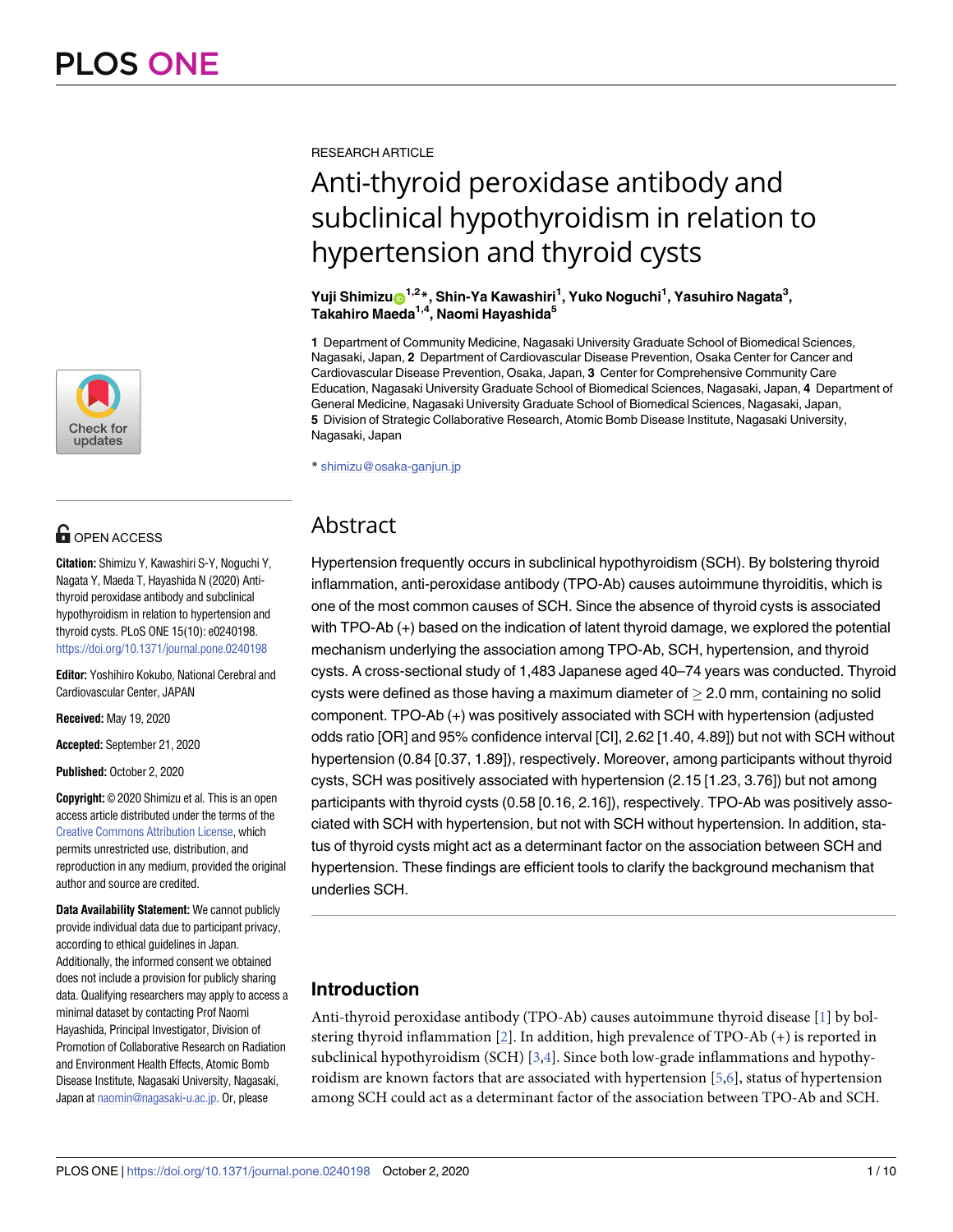<span id="page-1-0"></span>contact the office of data management at [ritouken@vc.fctv-net.jp](mailto:ritouken@vc.fctv-net.jp). Information for where to request data is also available at [https://www.](https://www.genken.nagasaki-u.ac.jp/dscr/message/) [genken.nagasaki-u.ac.jp/dscr/message/](https://www.genken.nagasaki-u.ac.jp/dscr/message/) and [http://](http://www.med.nagasaki-u.ac.jp/cm/) [www.med.nagasaki-u.ac.jp/cm/](http://www.med.nagasaki-u.ac.jp/cm/).

**Funding:** This study was supported by Grants-in Aids for Scientific Research from Japan Society for the Promotion of Science (No. 17H03740 for TM, No. 17K09088 for NH, No. 18K06448 for YS). <https://research-er.jp/categories/512> The funders had no role in study design, data collection and analysis, decision to publish, or preparation of the manuscript.

**Competing interests:** The authors have declared that no competing interests exist.

Therefore, TPO-Ab (+) could be positively associated with SCH with hypertension but not with SCH without hypertension.

In addition, high concentration of thyroglobulin in the fluid from thyroid cysts was reported by a previous study [[7](#page-9-0)]. Since thyroglobulin plays an important role in synthesizing thyroid hormone [\[8](#page-9-0)], thyroid cysts could possess beneficial effects on thyroid hormone synthesized by pooling thyroglobulin. Our previous study also reported a positive association between TPO-Ab titer and absence of thyroid cysts [\[9\]](#page-9-0). Since TPO-Ab injures thyroid, the absence of thyroid cysts might indicate latent thyroid damage. Moreover, since hypothyroidism is known to be associated with hypertension  $[6]$  $[6]$  $[6]$ , this study speculated that SCH with absence of thyroid cysts could be associated with hypertension by indicating latent thyroid damage.

Furthermore, if the presence of thyroid cysts has a beneficial influence on thyroid hormone synthesis, thyroid cysts could be positively associated with isolated systolic hypertension because hyperthyroidism is known to be a common cause of isolated systolic hypertension [\[10\]](#page-9-0).

Clarifying those associations by using multi-faceted analysis in a simple population is an efficient tool to clarify the background mechanism that underlies the association between TPO-Ab and SCH among eu-thyroid population.

We conducted a cross sectional study of 1483 eu-thyroid Japanese aged 40–74 years who participated in annual health check-up in 2014.

### **Methods**

#### **Study population**

The methods that relate to the present risk survey including thyroid function have been described elsewhere [\[9\]](#page-9-0).

We ensured that participants understood the objective of the study and informed consent was obtained. This study was approved by the Ethics Committee of Nagasaki, University Graduate School of Biomedical Sciences (Project registration number: 14051404).

In 2014, the total number of residents aged 40–74 years in Saza Town (estimated by the National Institute of Population and Social Security Research in March 2013) was 6,207 [\[11\]](#page-9-0). The study population comprised 1,883 Japanese individuals between the ages of 40 and 74 years from Saza town in the western part of Japan who underwent an annual medical checkup in 2014, as recommended by the Japanese government. The follow-up rate for this annual health check-up is high; more than 80% of individuals who underwent medical health checkup in 2014 also underwent medical health checkup in 2015. Participants without thyroid function data such as thyroid-stimulating hormone (TSH), free triiodothyronine (free T3), and free thyroxine (free T4)  $(n = 20)$ , and participants with an abnormal free T3 (normal range: 2.1–4.1 pg/mL) and free T4 (normal range:  $1.0-1.7$  ng/dL) ranges were excluded (n = 78). Additionally, participants without TPO-Ab data ( $n = 302$ ) were excluded.

The remaining 1,483 participants, with a mean age of 60.9 years (standard deviation [SD], 9.0; range 40–74), were enrolled in the study.

#### **Data collection and laboratory measurements**

Trained medical staff conducted interviews to obtain clinical characteristic information such as that on past history of thyroid disease, medications taken for thyroid disease, and hypertension. Using a blood pressure measuring device (HEM-907; Omron, Kyoto, Japan), systolic blood pressure (SBP) and diastolic blood pressure (DBP) were recorded at and after more than 5 minutes rest.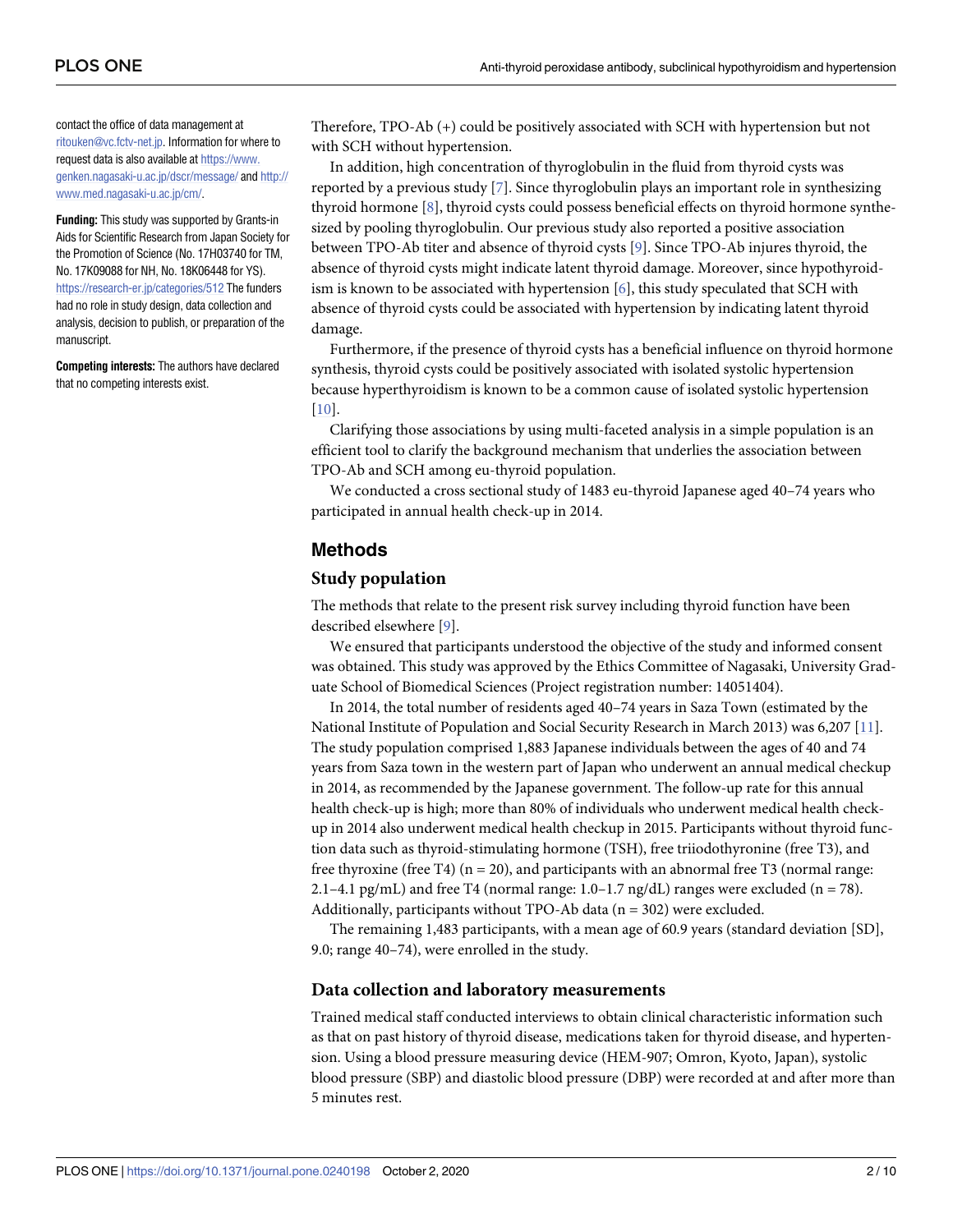<span id="page-2-0"></span>Hypertension was defined as SBP  $>$ 140 mmHg and /or DBP  $>$ 90 mmHg and/or taking anti-hypertensive medication. Isolated systolic hypertension was defined as SBP  $\geq$  140 mmHg and DBP *<*90 mmHg. Isolated diastolic hypertension was defined as SBP *<*140 mmHg and  $DBP > 90$  mmHg.

A fasting blood sample was collected in the morning. TSH, free T3, and free T4, were measured by chemiluminescent Immunoassay (CLIA) and TPO-Ab was measured by electrochemiluminesnce immunoassay (ECLIA) at the LSI Medience Corporation (Tokyo, Japan). Normal range of free T3 (2.1–4.1 pg/mL), free T4 (1.0–1.7 ng/dL) TSH (0.39–4.01 μIU/mL) and TPO-Ab (*<*16 IU/mL) by using these methods were shown elsewhere [\[12\]](#page-9-0). Therefore, individuals with TSH *>*4.01 μIU/mL among present study population were diagnosed as having SCH. A positive value of TPO-Ab (+) was defined as at and above 16 IU/mL.

Thyroid cysts were detected by experienced technicians using a LOGIQ Book XP with a 10-MHz transducer (GE Healthcare, Milwaukee, WI, USA). A thyroid cyst (maximum diameter  $\geq$  2.0 mm) without a solid component was defined as a thyroid cyst for this study. The reproducibility of thyroid cyst detection based on ultrasonographic photo data of the study population  $(n = 20)$  was satisfactory. The respective intra-observer variations for detecting thyroid cysts, which were assessed by two examiners, were simple correlation coefficients (r) = 0.90 ( $p < 0.01$ ) and  $r = 0.90$  ( $p < 0.001$ ), and the inter-observer variation was  $r = 0.70$  $(p < 0.001)$ .

#### **Statistical analysis**

TPO-Ab status-specific characteristics of the study population are expressed as mean ±SD except for TSH and prevalence data. Since TSH showed a skewed distribution, TSH was expressed as median [the first quartile, the third quartile], followed by logarithmic transformation. Significant differences by status of TPO-Ab were evaluated using analysis of variance (ANOVA). Hypertension specific characteristics of thyroid function in SCH were also expressed using ANOVA.

Logistic regression models were used to calculate odds ratios (ORs) and 95% confidence intervals (CIs) to determine the association between TPO-Ab and SCH and SCH subtypes categorized by hypertension status.

Logistic regression models were used to evaluate the association between SCH and hypertension by status of thyroid cysts.

In addition, we also evaluated the association between the status of thyroid cysts and hypertension (isolated systolic hypertension and isolated diastolic hypertension) among participants not taking anti-hypertensive medication, using logistic regression models.

Three adjustment models were used. The first model was adjusted only for sex-and age (model 1); the second model (model 2) further included the potential confounding factors that were directly associated with thyroid function, namely free T3 (pg/mL). As the medication for thyroid disease might act as a confounding factor in the present study, we used a further adjusted model to account for thyroid disease medication (no/yes) (model 3).

All statistical analyses were performed with the SAS system for Windows (version 9.4: SAS Inc., Cary, NC, USA). Values of p*<*0.05 were regarded as statistically significant.

#### **Results**

Among the study population, 298 were diagnosed as TPO-Ab (+) and 89 were diagnosed as having SCH.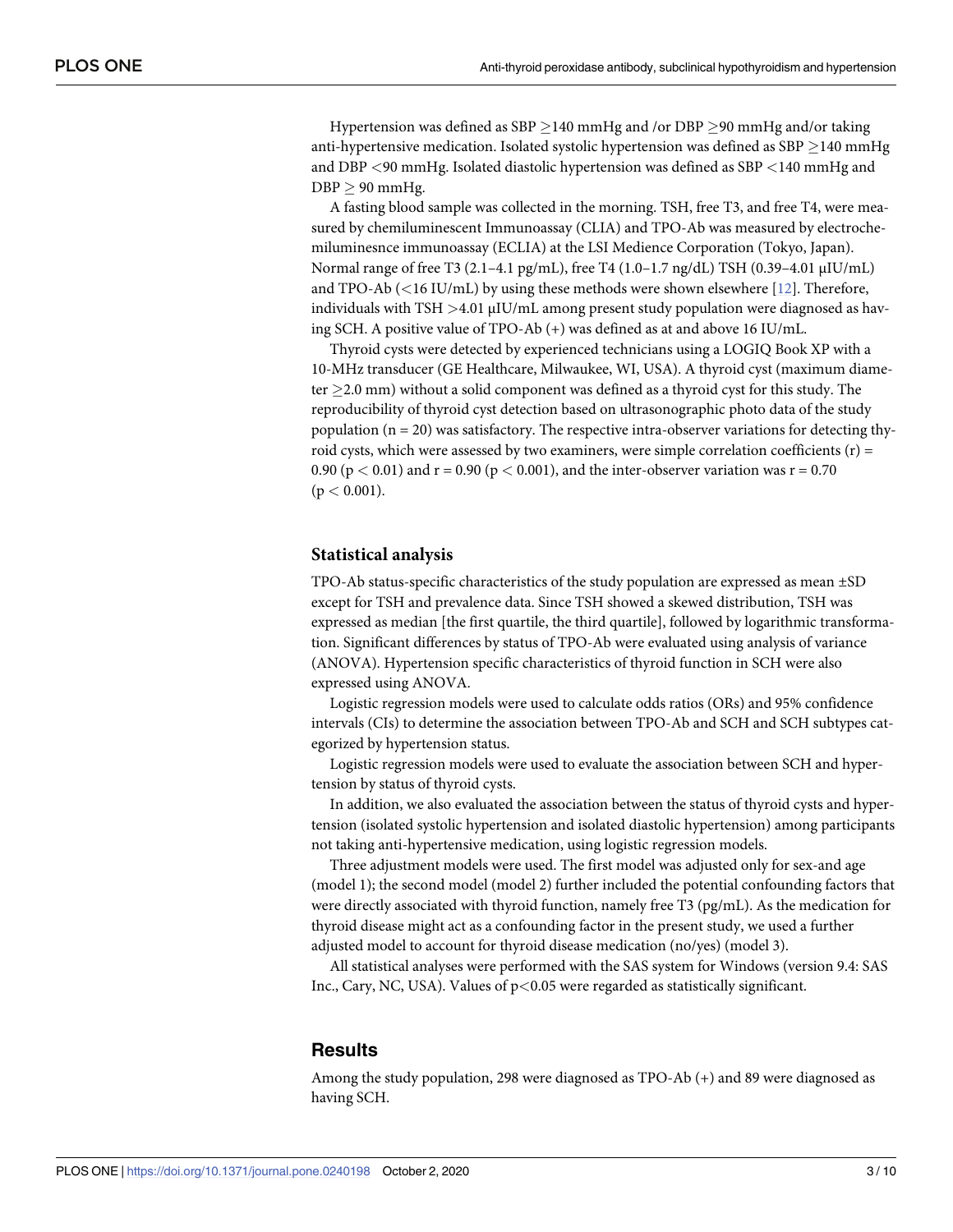|                                     | TPO-Ab                               |                                      | $\bf P$    |  |
|-------------------------------------|--------------------------------------|--------------------------------------|------------|--|
|                                     | $(\cdot)$                            | $(+)$                                |            |  |
| No at risk                          | 1185                                 | 298                                  |            |  |
| Men, %                              | 37.3                                 | 31.5                                 | 0.065      |  |
| Age, year                           | $60.7 \pm 9.1$                       | $61.7 \pm 8.6$                       | 0.068      |  |
| TSH, (0.39-4.01), µIU/mL            | $1.53$ [1.09, $2.21$ ] <sup>*1</sup> | $1.79$ [1.16, $2.77$ ] <sup>*1</sup> | $0.001*^2$ |  |
| free T3, $(2.1-4.1)$ , pg/mL        | $3.2 \pm 0.3$                        | $3.2 \pm 0.3$                        | 0.402      |  |
| free T4, $(1.0-1.7)$ , ng/dL        | $1.2 \pm 0.2$                        | $1.3 \pm 0.2$                        | 0.389      |  |
| Medication for thyroid disease, %   | 0.5                                  | 5.7                                  | < 0.001    |  |
| Past history of thyroid disease, %  | 1.1                                  | 4.4                                  | < 0.001    |  |
| Hypertension, %                     | 40.4                                 | 43.6                                 | 0.316      |  |
| Systolic blood pressure, mmHg       | $125 \pm 17$                         | $126 \pm 17$                         | 0.104      |  |
| Diastolic blood pressure, mmHg      | $73 \pm 10$                          | $74 \pm 10$                          | 0.541      |  |
| Anti-hypertensive medication, %     | 30.7                                 | 33.2                                 | 0.405      |  |
| Subclinical hypothyroidism (SCH), % | 5.2                                  | 9.1                                  | 0.013      |  |
| Thyroid cysts, %                    | 35.2                                 | 21.8                                 | < 0.001    |  |

#### <span id="page-3-0"></span>**Table 1. Characteristics of the study population by status of anti-thyroid peroxidase antibody (TPO-Ab).**

TSH: thyroid stimulating hormone. free T3; free triiodothyronine, free T4; free thyroxine, Values are mean ±standard deviation.

�1: Values are median [the first quartile, third quartile].

�2: Logarithmic transformation was used for evaluating p. Normal range of measurements are ().

<https://doi.org/10.1371/journal.pone.0240198.t001>

# **Characteristics of study population by status of anti-thyroid peroxidase antibody (TPO-Ab)**

TPO-Ab (+) shows significantly higher TSH value and higher prevalence of SCH than TPO-Ab (-) with significantly lower prevalence of thyroid cysts (Table 1).

#### **Association between hypertension status and thyroid function in SCH**

Hypertension status specific characteristics of thyroid function in SCH are shown in Table 2. While similar values of free T3 and T4 were found in SCH with and without hypertension,

#### Table 2. Association between hypertension status and thyroid function in patients with subclinical hypothyroidism (SCH).

|                                    | Hypertension                       |                                 |              |  |
|------------------------------------|------------------------------------|---------------------------------|--------------|--|
|                                    | $(-)$                              | $(+)$                           |              |  |
| No. at risk                        | 43                                 | 46                              |              |  |
| Men, %                             | 34.9                               | 41.3                            | 0.579        |  |
| Age, year                          | $58.7 \pm 9.7$                     | $66.4 \pm 6.6$                  | ${<}0.001$   |  |
| TSH, (0.39-4.01), µIU/mL           | 4.80 [4.34, 5.96] $*$ <sup>1</sup> | 5.75 [4.61, 6.47] <sup>*1</sup> | $0.018^{*2}$ |  |
| Free T3, (2.1-4.1), pg/mL          | $3.1 \pm 0.3$                      | $3.1 \pm 0.3$                   | 0.567        |  |
| Free T4, $(1.0-1.7)$ , ng/dL       | $1.2 \pm 0.2$                      | $1.2 \pm 0.1$                   | 0.223        |  |
| Medication for thyroid disease, %  | 4.7                                | 6.5                             | 0.706        |  |
| Past history of thyroid disease, % | $\Omega$                           | 6.5                             | 0.090        |  |

TSH: thyroid stimulating hormone. free T3; free triiodothyronine, free T4; free thyroxine, Values are mean ±standard deviation.

�1: Values are median [the first quartile, third quartile].

�2: Logarithmic transformation was used for evaluating p. Normal range of measurements are ().

<https://doi.org/10.1371/journal.pone.0240198.t002>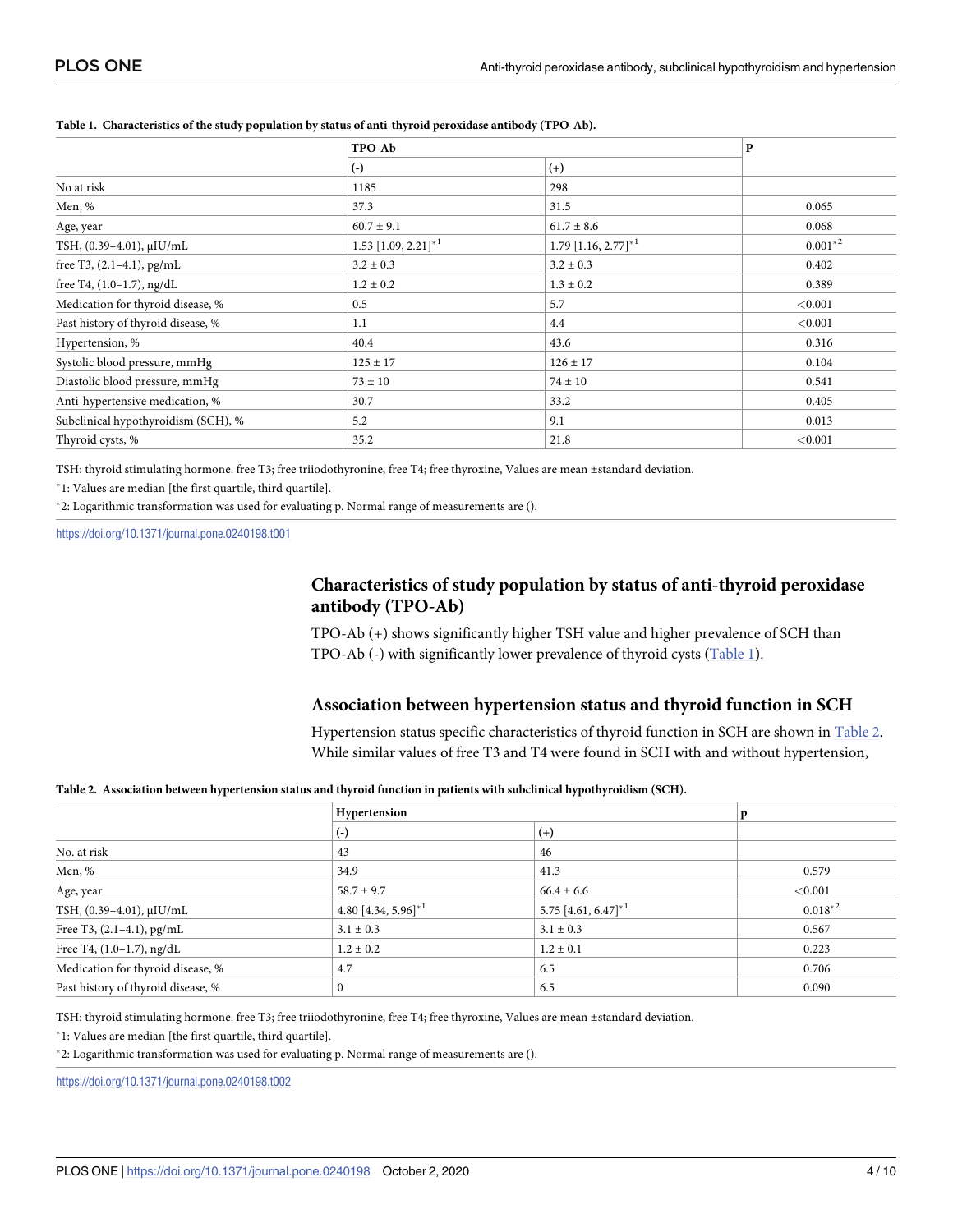|                                                    | TPO-Ab                                                |                  | p       |  |  |
|----------------------------------------------------|-------------------------------------------------------|------------------|---------|--|--|
|                                                    | $(-)$                                                 | $(+)$            |         |  |  |
| Subclinical hypothyroidism (SCH)                   |                                                       |                  |         |  |  |
| No. at risk                                        | 1185                                                  | 298              |         |  |  |
| No. of case (%)                                    | 62(5.2)                                               | 27(9.1)          |         |  |  |
| Model 1                                            | 1                                                     | 1.77(1.11, 2.85) | 0.018   |  |  |
| Model 2                                            | 1                                                     | 1.78(1.11, 2.87) | 0.017   |  |  |
| Model 3                                            | 1                                                     | 1.63(1.00, 2.67) | 0.049   |  |  |
| Subclinical hypothyroidism (SCH) with hypertension |                                                       |                  |         |  |  |
| No. of case (%)                                    | 27(2.3)                                               | 19(6.4)          |         |  |  |
| Model 1                                            | 1                                                     | 2.78(1.51, 5.10) | 0.001   |  |  |
| Model 2                                            | 1                                                     | 2.81(1.53, 5.18) | < 0.001 |  |  |
| Model 3                                            | 1                                                     | 2.62(1.40, 4.89) | 0.003   |  |  |
|                                                    | Subclinical hypothyroidism (SCH) without hypertension |                  |         |  |  |
| No. of case (%)                                    | 35(3.0)                                               | 8(2.7)           |         |  |  |
| Model 1                                            | 1                                                     | 0.94(0.43, 2.04) | 0.867   |  |  |
| Model 2                                            | 1                                                     | 0.93(0.43, 2.05) | 0.868   |  |  |
| Model 3                                            | 1                                                     | 0.84(0.37, 1.89) | 0.665   |  |  |

<span id="page-4-0"></span>**Table 3. Odds ratios and 95% confidence intervals of subclinical hypothyroidism (SCH) with respect to anti-thyroid peroxidase antibody (TPO-Ab).**

Model 1: adjusted for sex and age. Model 2: + free T3. Model 3: + medication use for thyroid disease.

<https://doi.org/10.1371/journal.pone.0240198.t003>

significantly higher values of TSH were observed in patients with SCH with hypertension than in those with SCH without hypertension.

# **Association between subclinical hypothyroidism (SCH) and anti-thyroid peroxidase antibody (TPO-Ab)**

Table 3 shows the ORs and 95% CIs of SCH for TPO-Ab. TPO-Ab (+) is significantly positively associated with SCH especially for SCH with hypertension. Those associations were unchanged even after further adjustment for free T3 and medication use for thyroid disease.

# **Association between hypertension and SCH by thyroid cysts**

[Table](#page-5-0) 4 shows thyroid cysts status-specific association between SCH and hypertension. For participants without thyroid cysts, SCH was significantly positively associated with hypertension but not for participants with thyroid cysts. An investigation into the effects of the associations between thyroid cysts and SCH on hypertension revealed significant interactions.

# **Characteristics and the association between thyroid cysts and hypertension limited to participants not taking anti-hypertensive medication**

Thyroid cysts' specific characteristics of the participants who were not taking anti-hypertensive medication are shown in [Table](#page-5-0) 5. Compared with participants without thyroid cysts, those with thyroid cysts were significantly older and tended to be women. [Table](#page-5-0) 5 also shows the association between thyroid cysts and hypertension (isolated systolic hypertension and isolated diastolic hypertension) and shows that thyroid cysts were significantly positively associated with isolated systolic hypertension but not with isolated diastolic hypertension.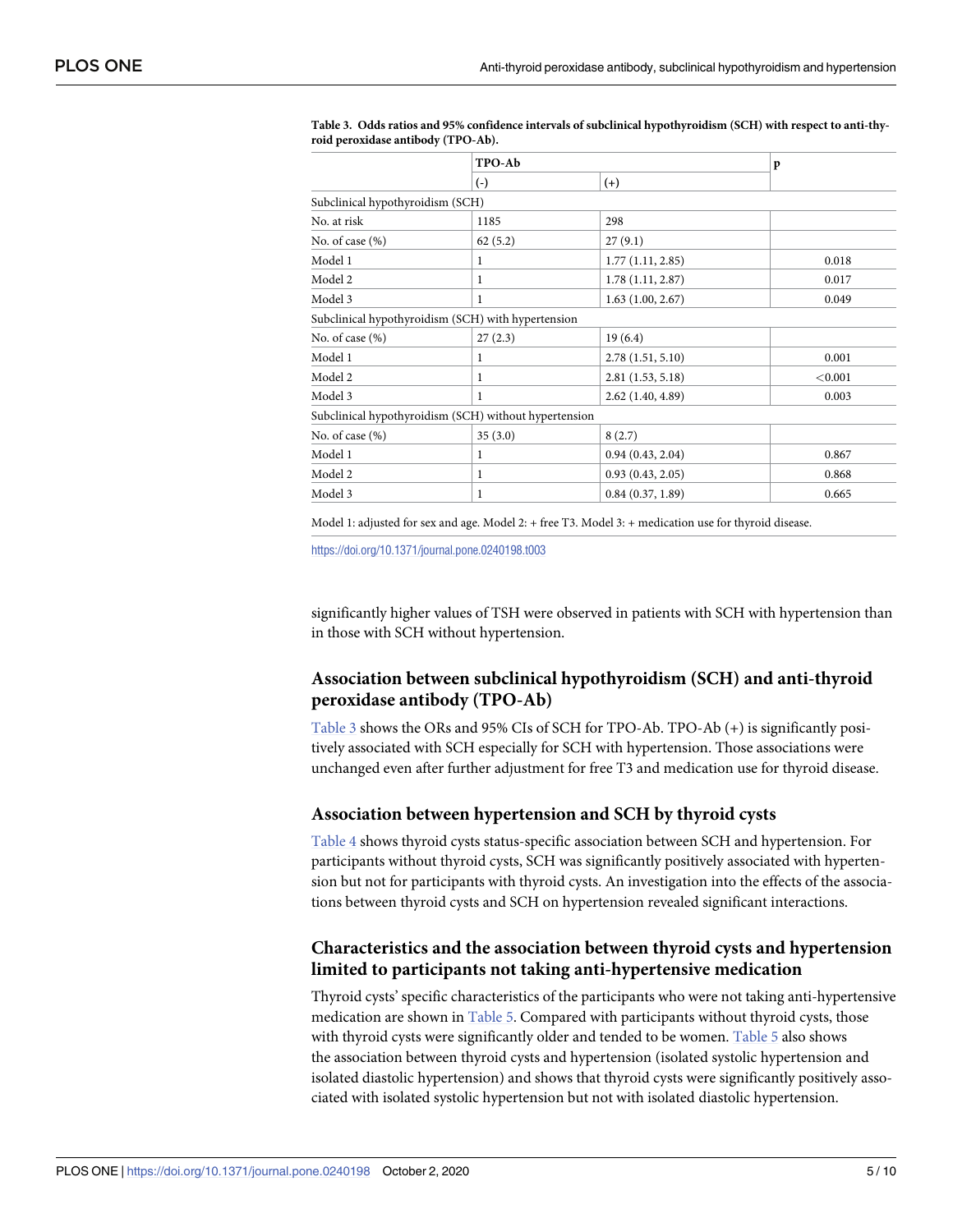|                 | <b>Thyroid cysts</b> |                            |              |                                     |                  |       | <b>Interaction</b> |
|-----------------|----------------------|----------------------------|--------------|-------------------------------------|------------------|-------|--------------------|
|                 | $(\textnormal{-})$   |                            | $(+)$        |                                     |                  |       |                    |
|                 | (SCH)                | Subclinical hypothyroidism | $\mathbf{p}$ | Subclinical hypothyroidism<br>(SCH) |                  | p     |                    |
|                 | $(\text{-})$         | $(+)$                      |              | $(\bar{\ })$                        | $^{(+)}$         |       |                    |
| No. at risk     | 941                  | 60                         |              | 453                                 | 29               |       |                    |
| No. of case (%) | 344 (36.6)           | 34 (56.7)                  |              | 219(48.3)                           | 12(41.4)         |       |                    |
| Model 1         | 1                    | 2.13(1.19, 3.81)           | 0.011        | 1                                   | 0.65(0.29, 1.44) | 0.282 | 0.015              |
| Model 2         |                      | 2.16(1.21, 3.87)           | 0.010        |                                     | 0.65(0.29, 1.46) | 0.297 | 0.014              |
| Model 3         |                      | 2.15(1.23, 3.76)           | 0.007        |                                     | 0.58(0.16, 2.16) | 0.414 | 0.014              |
|                 |                      |                            |              |                                     |                  |       |                    |

<span id="page-5-0"></span>**[Table](#page-4-0) 4. Odds ratios and 95% confidence intervals of hypertension in patients with subclinical hypothyroidism (SCH) with respect to thyroid cysts.**

Model 1: adjusted for sex and age. Model 2: + free T3. Model 3: + medication for thyroid disease.

<https://doi.org/10.1371/journal.pone.0240198.t004>

# **Discussion**

The major finding of this present study is that TPO-Ab is significantly positively associated with SCH with hypertension but not with SCH without hypertension in the eu-thyroid

|                                    | <b>Thyroid cysts</b>                 | $\mathbf{p}$             |         |
|------------------------------------|--------------------------------------|--------------------------|---------|
|                                    | $\left( -\right)$                    | $(+)$                    |         |
| No. at risk                        | 709                                  | 311                      |         |
| Men                                | 35.4                                 | 24.8                     | < 0.001 |
| Age, year                          | $57.8 \pm 9.5$                       | $61.2 \pm 8.3$           | < 0.001 |
| TSH, (0.39-4.01), µIU/mL           | $1.57$ [1.11, $2.22$ ] <sup>*1</sup> | 1.61 $[1.08, 2.34]^{*1}$ | 0.373   |
| free T3, (2.1-4.1), pg/mL          | $3.2 \pm 0.3$                        | $3.1 \pm 0.3$            | 0.050   |
| free T4, (1.0-1.7), ng/dL          | $1.2 \pm 0.2$                        | $1.2 \pm 0.1$            | 0.108   |
| Medication for thyroid disease, %  | 2.0                                  | 0.3                      | 0.044   |
| Past history of thyroid disease, % | 1.3                                  | 1.9                      | 0.421   |
| Isolated systolic hypertension     |                                      |                          |         |
| No. of case (%)                    | 45(6.3)                              | 40 (12.9)                |         |
| Model 1                            | 1                                    | 1.78(1.12, 2.83)         | 0.016   |
| Model 2                            | 1                                    | 1.78(1.11, 2.83)         | 0.016   |
| Model 3                            | 1                                    | 1.78(1.12, 2.85)         | 0.016   |
| Isolated diastolic hypertension    |                                      |                          |         |
| No. of case (%)                    | 8(1.1)                               | 3(1.0)                   |         |
| Model 1                            | 1                                    | 0.84(0.22, 3.28)         | 0.803   |
| Model 2                            | 1                                    | 0.83(0.21, 3.24)         | 0.792   |
| Model 3                            | 1                                    | 0.81(0.21, 3.16)         | 0.762   |

[Table](#page-4-0) 5. Odds ratios and 95% confidence intervals of hypertension for thyroid cysts among participants not tak**ing anti-hypertensive medication.**

TSH: thyroid stimulating hormone. free T3; free triiodothyronine, free T4; free thyroxine, Values are mean ±standard deviation.

�1: Values are median [the first quartile, third quartile].

�2: Logarithmic transformation was used for evaluating p. Normal range of measurements are (). Model 1: adjusted for sex and age. Model 2: + free T3. Model 3: + medication for thyroid disease.

<https://doi.org/10.1371/journal.pone.0240198.t005>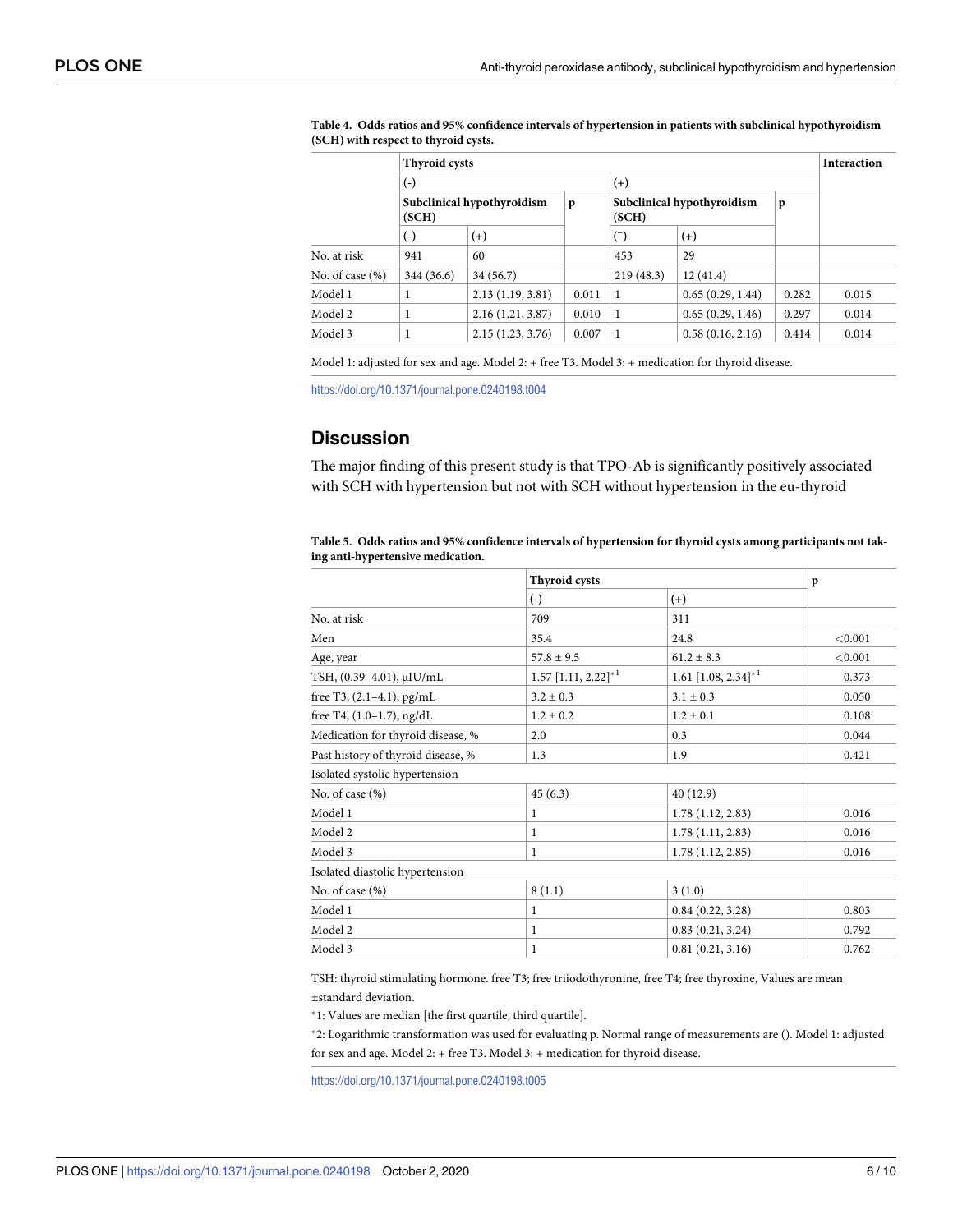<span id="page-6-0"></span>

**Fig 1. Potential mechanism underlying the present results.** Associations shown in red (a ~i) were observed in the present study. TPO-Ab; antithyroid peroxidase antibody, TSH; thyroid stimulating hormone, SCH; Subclinical hypothyroidism, ISH: Isolated systolic hypertension. IDH: Isolated diastolic hypertension. \*1: Observed among participants with SCH. \*2: Observed among participants without taking anti-hypertensive medication.

<https://doi.org/10.1371/journal.pone.0240198.g001>

population. Moreover, the status of thyroid cysts might act as a determining factor in the association between SCH and hypertension.

The summary of the potential mechanism that underlies these present results was shown in Fig 1. TPO-Ab is positively associated with SCH with hypertension but not with SCH without hypertension. Thyroid cysts might support activity of thyroid function by pooling thyroglobulin that results in no significant association between SCH and hypertension.

Previous studies reported that the frequency of TPO-Ab (+) is high in SCH [\[3,4\]](#page-9-0). This is compatible with our present finding that TPO-Ab (+) is significantly positively associated with SCH ([Table](#page-4-0) 3). In addition, we found further evidence that this significant positive association was limited to SCH with hypertension [\(Table](#page-4-0) 3, Fig 1c and 1e).

Hypothyroidism is a well-known cause of secondary hypertension [\[6\]](#page-9-0). A previous metaanalysis study reported significant association between SCH and increased blood pressure (both of systolic and diastolic) [\[13\]](#page-9-0). Therefore, even among SCH, those with hypertension might have a stronger biological effect of thyroid hormone deficiency than those without hypertension. In fact, in our present study, even the values of free T3 and free T4 show no significant difference between SCH participants with and without hypertension, SCH with hypertension shows significantly higher value of TSH than that of those without hypertension [\(Table](#page-3-0) 2, Fig 1d).

In this study, TPO-Ab (+) shows significantly higher values of TSH compared to TPO-Ab (-); whereas, essentially the same values were observed for free T3 and free T4 in both of them (TPO-Ab (+) and (-)) ([Table](#page-3-0) 1, Fig 1a). As thyroid peroxidase, which has an important role in synthesizing thyroid hormone  $[14]$  $[14]$  $[14]$ , is inhibited by TPO-Ab, latent thyroid damage induced by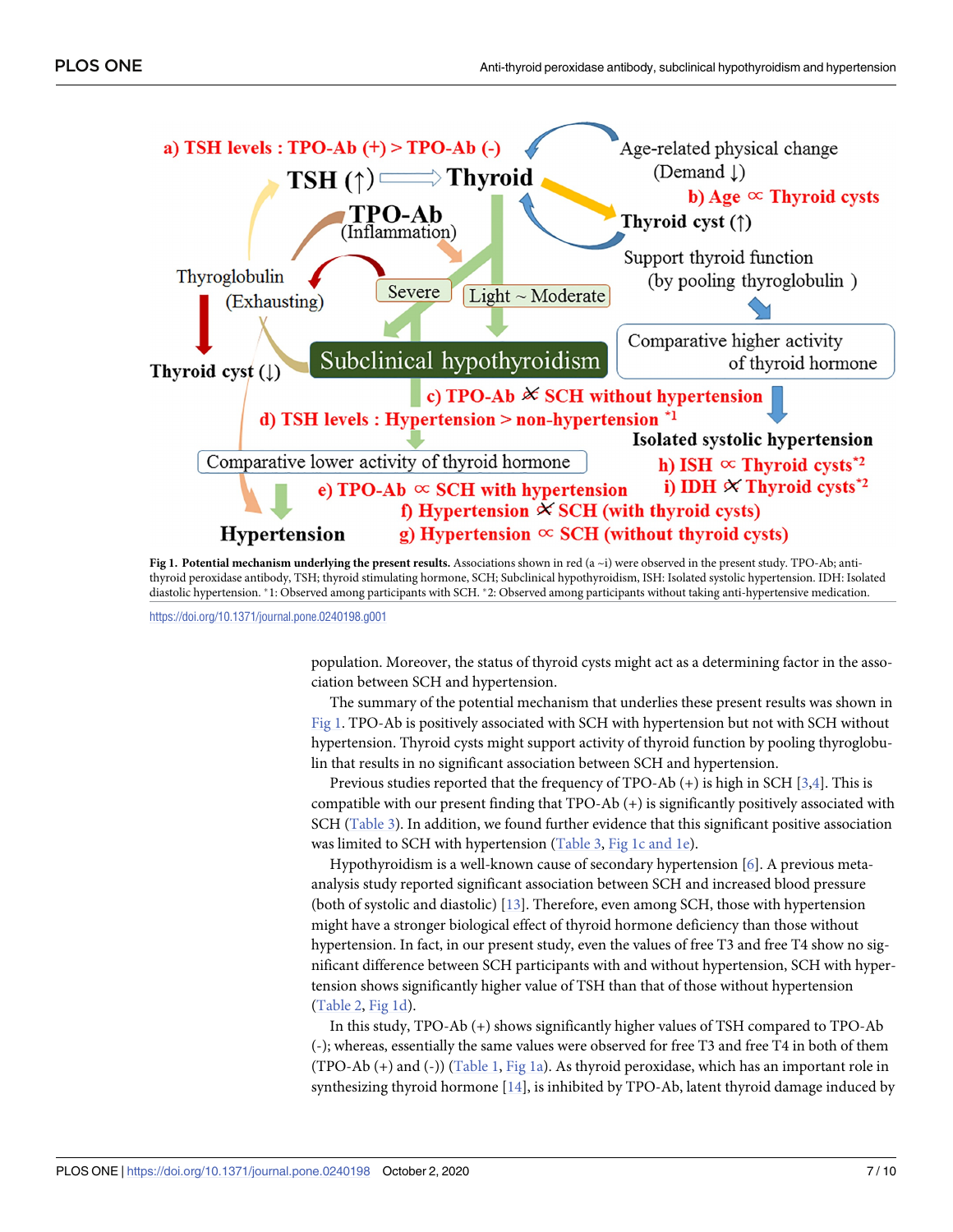<span id="page-7-0"></span>TPO-Ab might reduce the effectiveness of producing thyroid hormone, which elevates serum concentration of TSH.

In addition, a higher TPO-Ab titer is revealed to be associated with the absence of thyroid cysts among eu-thyroid participants possibly by indicating latent thyroid damage [\[9](#page-9-0)]. Since thyroglobulin is revealed to be rich in fluid from thyroid cysts [\[7\]](#page-9-0), thyroglobulin plays important role in thyroid hormone synthesis  $[8]$  $[8]$  $[8]$ , the presence of thyroid cysts might possess beneficial influence on thyroid hormone synthesized by pooling thyroglobulin. In other words, absence of thyroid cysts might have disadvantage in the production of thyroid hormone.

Hypothyroidism causes secondary hypertension [\[6\]](#page-9-0) while absence of thyroid cysts might have disadvantage in production of thyroid hormone. In our present study, the positive association between SCH and hypertension is observed only for participants without thyroid cysts [\(Table](#page-5-0) 4, Fig 1f [and](#page-6-0) 1g). This association also explained that subclinical hypothyroid with hypertension could possess more disadvantage in the production of thyroid hormone than that of subclinical hypothyroid without hypertension. Since this type of disadvantage could emphasize the influence of TPO-Ab, even positive association between TPO-Ab and SCH with hypertension had no significant association between TPO-Ab and SCH without hypertension was observed [\(Table](#page-4-0) 3, Fig 1c [and](#page-6-0) 1e).

The prevalence of thyroid disturbances such as subclinical hypothyroidism increases with age [[15](#page-9-0)]. Aging process might decrease the demand of thyroid hormone activity since decreased thyroid function may lead to extended longevity [\[16\]](#page-9-0). Therefore, thyroid cysts might be formed during aging partly by indicating comparatively excess portion of thyroid hormone. In the present study, we found participants with thyroid cysts significantly older than those participants without thyroid cysts;  $60.1 \pm 9.4$  for participants without thyroid cysts  $(n = 1001)$  and  $62.5 \pm 7.9$  for participants with thyroid cysts  $(n = 482)$  (p $<0.001$ ) ([Table](#page-5-0) 5, [Fig](#page-6-0) [1b\)](#page-6-0). Under such a condition, the presence of thyroid cysts could have characteristics of higher thyroid hormone (hyperthyroidism) activity of even in eu-thyroid individuals.

Even both hypothyroidism and hyperthyroidism are associated with hypertension [[6](#page-9-0),[10](#page-9-0)], diastolic hypertension is not common for hyperthyroidism. Thyroid hormone (T3) takes an important role in reducing the systemic vascular resistance [\[17,18](#page-9-0)] which lowers diastolic blood pressure while thyroid hormone (T3) enhance the force of myocardial contraction [\[19\]](#page-9-0). Therefore, hyperthyroidism was reported to be a common cause of isolated systolic hypertension [\[10\]](#page-9-0). Our additional analysis among participants without taking anti-hypertensive medication revealed that thyroid cysts are significantly positively associated with isolated systolic hypertension but not with isolated diastolic hypertension [\(Table](#page-5-0) 5, Fig 1h [and](#page-6-0) 1i).

Participants with lower TSH and TPO-Ab (-) show high rate of reversion to eu-thyroidism while higher TSH were independently associated with progression to overt hypothyroidism among elderly participants with SCH ( $\geq$ 65 years) [\[20\]](#page-9-0). In this study, compared with nonhypertension, hypertension revealed significantly higher levels of TSH among participants with SCH. ([Table](#page-3-0) 2, [Fig](#page-6-0) 1d). Further investigations are necessary, present study provides efficient tool to risk estimation for progression of overt hypothyroidism.

To the best of our knowledge, this study is the first study that reveals that the status of thyroid cysts could act as a determinant factor on the association between SCH status and hypertension. In addition, this study is also the first study that revealed SCH subtyped by status of hypertension that might determine the association between TPO-Ab and SCH. Moreover, dissimilar to typical epidemiological study, our study used multi-faceted analysis that could support the potential mechanism underlying the major findings. Those are strength of our present study.

There is growing evidence suggesting that the treatment of SCH may not be beneficial, particularly in older patients [\[21\]](#page-9-0). However, aging patients may progress from SCH to overt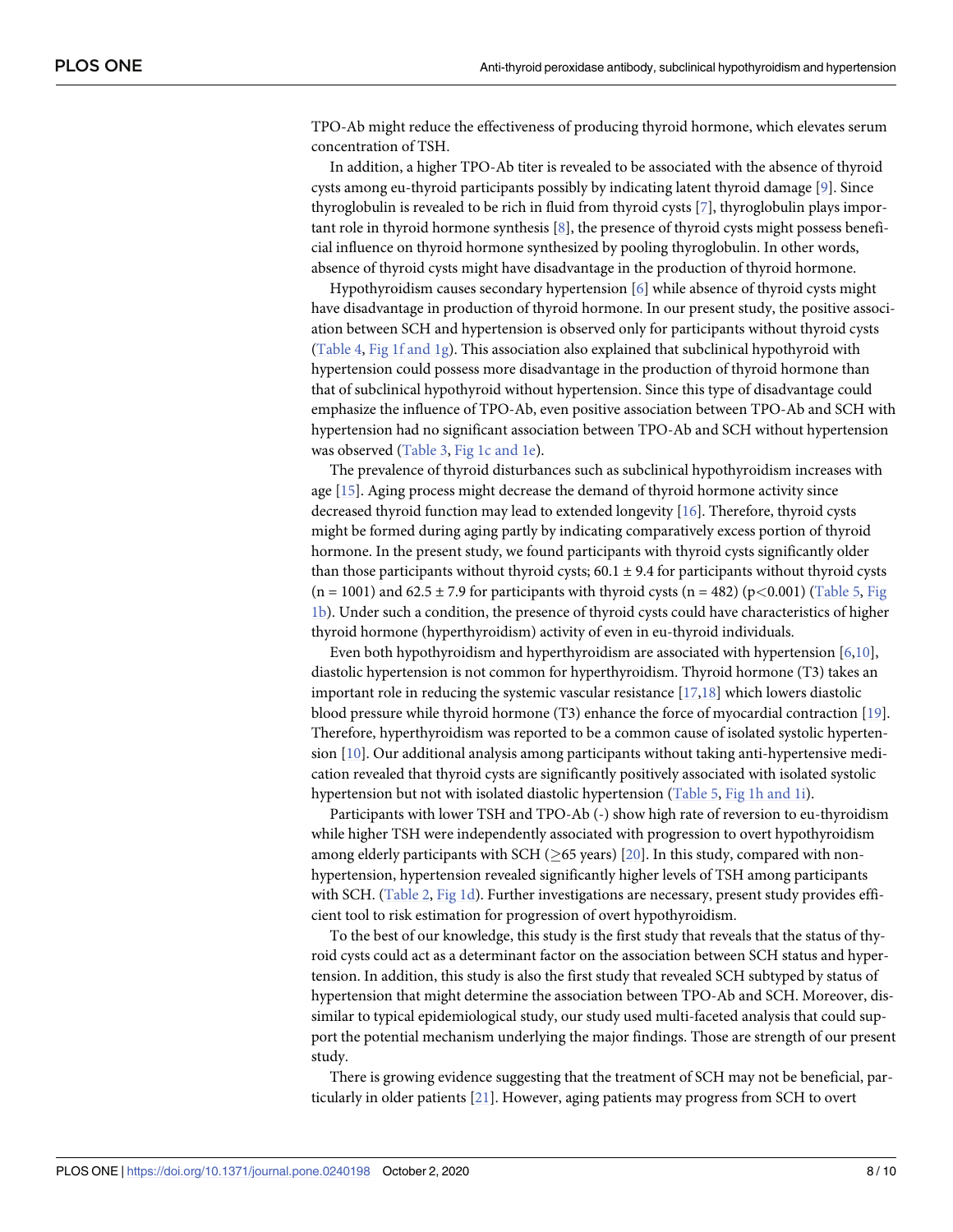<span id="page-8-0"></span>hypothyroidism. Therefore, determining the timing to begin treatment for hypothyroidism is difficult in daily clinical practice [\[22\]](#page-9-0). Hypertension is a well-known strong health disturbance factor. As the present study demonstrates the potential mechanism that may underlie the association between SCH and hypertension, the present findings may provide efficient knowledge for daily clinical practice, although further investigation is necessary.

The potential limitations of this study warrant consideration. First, we evaluated the existence of a thyroid cyst on the parameters whether it was present or not. However, the number and size of a given cyst could also be an important factor and further investigation with this data is necessary. Due to the limited amount of blood samples, we could not evaluate the influence of anti-thyroglobulin-antibodies, which may act as a strong confounding factor. Further investigation with data of anti-thyroglobulin-antibody is necessary. Moreover, this was a cross-sectional study where a causal relationship could not be established. However, in this study we performed multi-faceted analyses that support the present results in a simple population model.

# **Conclusion**

In conclusion, TPO-Ab is significantly positively associated with SCH with hypertension but not with SCH without hypertension. In addition, status of thyroid cysts might act as a determinant factor on the association between SCH and hypertension. Those findings are efficient tools to clarify the background mechanism that underlying SCH.

# **Acknowledgments**

We are grateful to the staff of Goto city office for their outstanding support. We would like to thank Editage ([www.editage.jp\)](http://www.editage.jp) for English Language editing.

# **Author Contributions**

**Conceptualization:** Yuji Shimizu, Naomi Hayashida.

**Data curation:** Yuji Shimizu, Yuko Noguchi.

**Formal analysis:** Yuji Shimizu, Yuko Noguchi, Naomi Hayashida.

**Funding acquisition:** Yuji Shimizu, Takahiro Maeda, Naomi Hayashida.

**Investigation:** Yuji Shimizu, Shin-Ya Kawashiri, Yuko Noguchi, Yasuhiro Nagata, Takahiro Maeda, Naomi Hayashida.

**Methodology:** Yuji Shimizu, Yuko Noguchi, Naomi Hayashida.

**Project administration:** Yuji Shimizu, Naomi Hayashida.

**Supervision:** Yuji Shimizu, Takahiro Maeda, Naomi Hayashida.

**Validation:** Yuji Shimizu, Shin-Ya Kawashiri, Yasuhiro Nagata, Takahiro Maeda, Naomi Hayashida.

**Visualization:** Yuji Shimizu.

**Writing – original draft:** Yuji Shimizu.

**Writing – review & editing:** Yuji Shimizu, Takahiro Maeda, Naomi Hayashida.